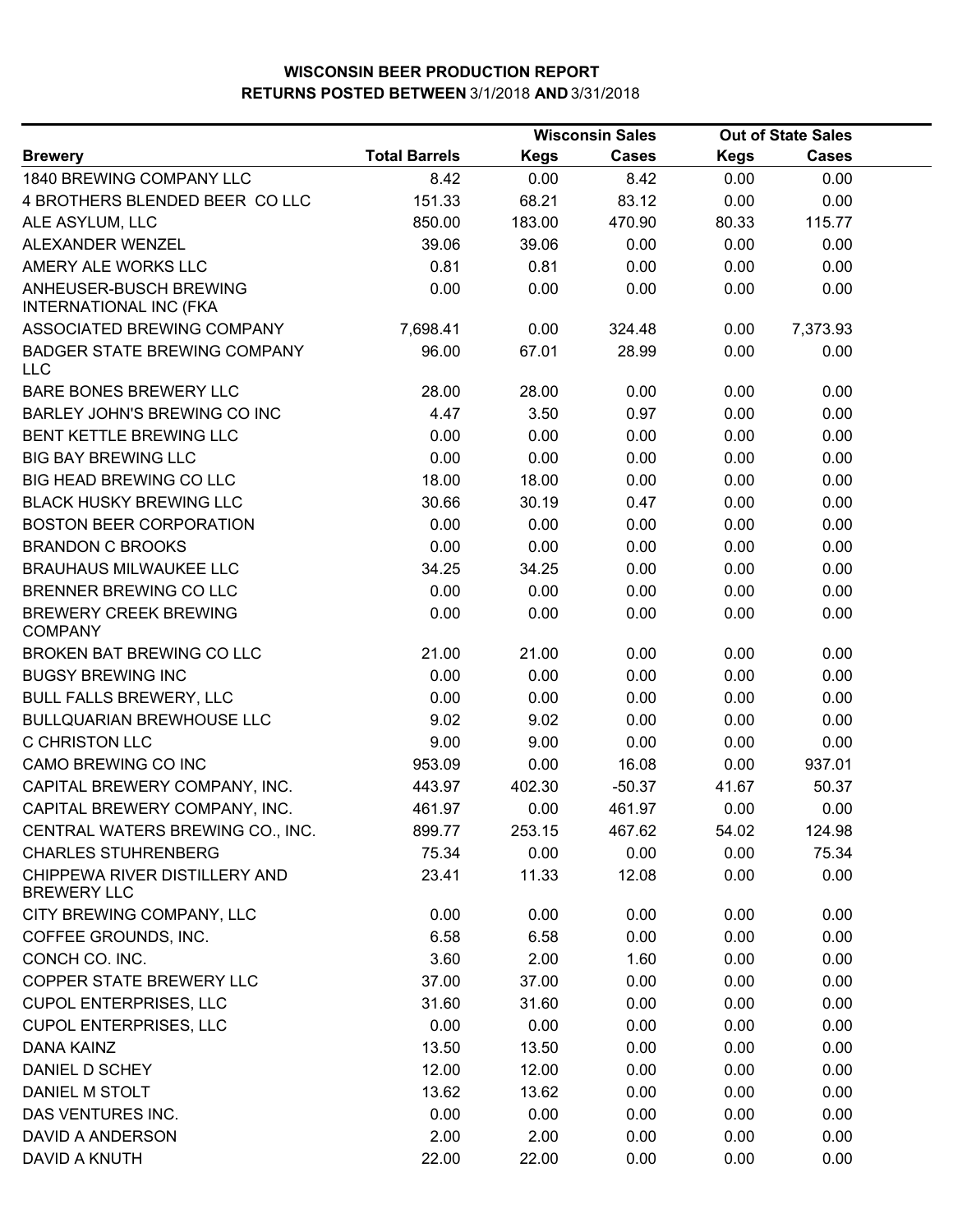|                                                            |                      |             | <b>Wisconsin Sales</b> | <b>Out of State Sales</b> |           |  |
|------------------------------------------------------------|----------------------|-------------|------------------------|---------------------------|-----------|--|
| <b>Brewery</b>                                             | <b>Total Barrels</b> | <b>Kegs</b> | <b>Cases</b>           | <b>Kegs</b>               | Cases     |  |
| DELAFIELD BREWHAUS LLC                                     | 51.70                | 51.70       | 0.00                   | 0.00                      | 0.00      |  |
| <b>DENNIS E ERB</b>                                        | 4.00                 | 4.00        | 0.00                   | 0.00                      | 0.00      |  |
| DIAGEO AMERICAS SUPPLY INC                                 | 36,653.83            | 0.00        | 0.00                   | 0.00                      | 36,653.83 |  |
| <b>DISTRICT 14 CRAFT BREWING LLC</b>                       | 6.00                 | 6.00        | 0.00                   | 0.00                      | 0.00      |  |
| DJ FEDDERLY MANAGEMENT<br><b>CONSULTANT LLC</b>            | 2.28                 | 2.28        | 0.00                   | 0.00                      | 0.00      |  |
| DOOR COUNTY BREWING CO LLC                                 | 19.00                | 19.00       | 0.00                   | 0.00                      | 0.00      |  |
| DOOR COUNTY BREWING CO LLC                                 | 165.00               | 165.00      | 0.00                   | 0.00                      | 0.00      |  |
| DRIFTLESS BREWING COMPANY LLC                              | 5.00                 | 5.00        | 0.00                   | 0.00                      | 0.00      |  |
| <b>DUBUQUE BREWING &amp; MALTING</b><br><b>COMPANY LLC</b> | 2.00                 | 0.00        | 0.00                   | 2.00                      | 0.00      |  |
| <b>EGR LLC</b>                                             | 0.00                 | 0.00        | 0.00                   | 0.00                      | 0.00      |  |
| ENLIGHTENED BREWING COMPANY<br>LLC.                        | 17.67                | 17.67       | 0.00                   | 0.00                      | 0.00      |  |
| <b>ESSER DISTRIBUTING CO INC</b>                           | 0.00                 | 0.00        | 0.00                   | 0.00                      | 0.00      |  |
| EVANS BREWING COMPANY INC                                  | 0.00                 | 0.00        | 0.00                   | 0.00                      | 0.00      |  |
| FERMENTORIUM BEVERAGE<br><b>COMPANY LLC</b>                | 128.48               | 84.37       | 44.11                  | 0.00                      | 0.00      |  |
| FFATS BREWING COMPANY, LLC                                 | 12.00                | 0.00        | 12.00                  | 0.00                      | 0.00      |  |
| FIFTH WARD BREWING COMPANY LLC                             | 28.82                | 28.82       | 0.00                   | 0.00                      | 0.00      |  |
| FIVE STAR BREWING CO INC.                                  | 516.52               | 0.00        | 6.60                   | 0.00                      | 509.92    |  |
| FOX RIVER BREWING COMPANY II, LLC                          | 89.27                | 89.27       | 0.00                   | 0.00                      | 0.00      |  |
| FOX RIVER BREWING COMPANY, LLC                             | 82.88                | 82.88       | 0.00                   | 0.00                      | 0.00      |  |
| <b>FRESAR INC</b>                                          | 0.00                 | 0.00        | 0.00                   | 0.00                      | 0.00      |  |
| <b>FULTON LLC</b>                                          | 38.39                | 14.00       | 24.39                  | 0.00                      | 0.00      |  |
| <b>GATHERING PLACE BREWING</b><br><b>COMPANY LLC</b>       | 24.12                | 24.12       | 0.00                   | 0.00                      | 0.00      |  |
| GD3, LLC                                                   | 178.20               | 178.20      | 0.00                   | 0.00                      | 0.00      |  |
| GD4, LLC                                                   | 53.50                | 53.50       | 0.00                   | 0.00                      | 0.00      |  |
| <b>GEORGE BREGAR</b>                                       | 27.17                | 27.17       | 0.00                   | 0.00                      | 0.00      |  |
| <b>GIANT JONES BREWING LLC</b>                             | 0.00                 | 0.00        | 0.00                   | 0.00                      | 0.00      |  |
| GJS SALES, INC.                                            | 0.00                 | 0.00        | 0.00                   | 0.00                      | 0.00      |  |
| <b>GOOD CITY BREWING LLC</b>                               | 212.17               | 110.85      | 101.32                 | 0.00                      | 0.00      |  |
| <b>GRANT PAULY</b>                                         | 301.93               | 123.50      | 152.81                 | 14.00                     | 11.62     |  |
| <b>GRAY BREWING CO.</b>                                    | 84.78                | 37.84       | 27.47                  | 11.33                     | 8.14      |  |
| <b>GREEN BAY BREWING COMPANY</b>                           | 410.54               | 133.01      | 265.51                 | 7.67                      | 4.35      |  |
| <b>GREENVIEW BREWING LLC</b>                               | 12.22                | 7.29        | 4.93                   | 0.00                      | 0.00      |  |
| <b>GUY R LILJA</b>                                         | 0.00                 | 0.00        | 0.00                   | 0.00                      | 0.00      |  |
| HANSON BREWING COMPANY LLC                                 | 0.00                 | 0.00        | 0.00                   | 0.00                      | 0.00      |  |
| HIGHHOLDER BREWING COMPANY,<br><b>LLC</b>                  | 2.00                 | 2.00        | 0.00                   | 0.00                      | 0.00      |  |
| HILLSBORO BREWING COMPANY LLC                              | 98.68                | 17.97       | 80.71                  | 0.00                      | 0.00      |  |
| HOP & BARREL BREWING COMPANY,<br><b>LLC</b>                | 32.00                | 32.00       | 0.00                   | 0.00                      | 0.00      |  |
| HOP HAUS BREWING COMPANY LLC                               | 16.00                | 16.00       | 0.00                   | 0.00                      | 0.00      |  |
| HOP HAUS BREWING COMPANY LLC                               | 0.00                 | 0.00        | 0.00                   | 0.00                      | 0.00      |  |
| HORNELL BREWING CO INC                                     | 1,749.87             | 0.00        | 9.72                   | 0.00                      | 1,740.15  |  |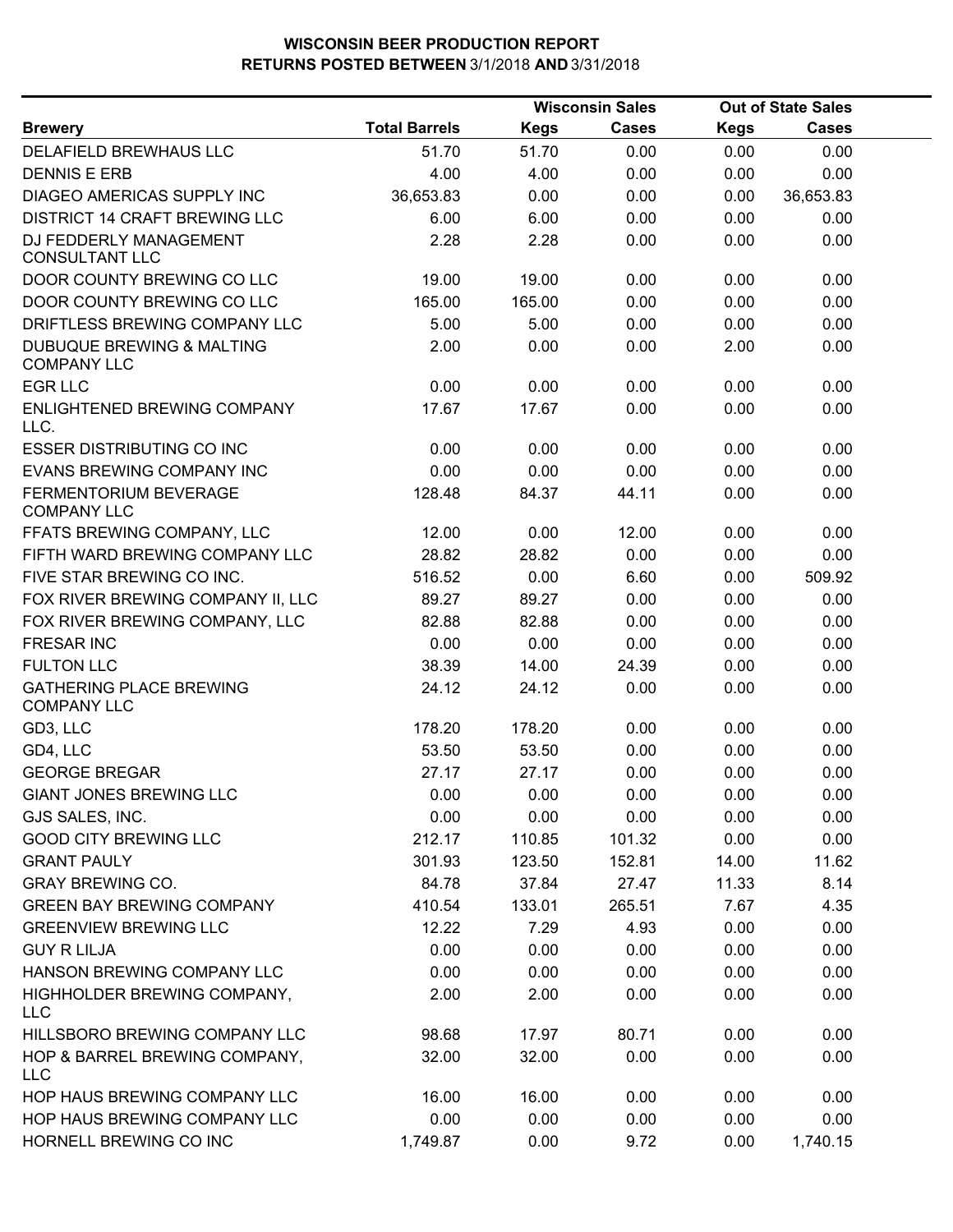|                                             |                      |             | <b>Wisconsin Sales</b> |             | <b>Out of State Sales</b> |  |
|---------------------------------------------|----------------------|-------------|------------------------|-------------|---------------------------|--|
| <b>Brewery</b>                              | <b>Total Barrels</b> | <b>Kegs</b> | <b>Cases</b>           | <b>Kegs</b> | <b>Cases</b>              |  |
| HOUSE OF BREWS LLC                          | 6.26                 | 4.18        | 2.08                   | 0.00        | 0.00                      |  |
| <b>INVENTORS BREWPUB LLC</b>                | 0.00                 | 0.00        | 0.00                   | 0.00        | 0.00                      |  |
| <b>ISAAC SHOWAKI</b>                        | 529.12               | 132.83      | 396.29                 | 0.00        | 0.00                      |  |
| JACOB LEINENKUGEL BREWING CO.,<br>LLC       | 14,951.55            | 604.39      | 3,846.25               | 1,517.28    | 8,983.63                  |  |
| <b>JEAN M LANE</b>                          | 16.13                | 16.13       | 0.00                   | 0.00        | 0.00                      |  |
| <b>JEREMY BEACH</b>                         | 0.00                 | 0.00        | 0.00                   | 0.00        | 0.00                      |  |
| <b>JOHN JAGEMANN</b>                        | 32.00                | 32.00       | 0.00                   | 0.00        | 0.00                      |  |
| KARBEN4 BREWING LLC                         | 877.62               | 382.70      | 494.92                 | 0.00        | 0.00                      |  |
| KATCHEVER & CO LLC                          | 27.41                | 16.75       | 10.66                  | 0.00        | 0.00                      |  |
| KELLERMEISTER BEVERAGES, LLC                | 19.85                | 19.85       | 0.00                   | 0.00        | 0.00                      |  |
| <b>KUL BREWING LLC</b>                      | 524.99               | 45.00       | 479.99                 | 0.00        | 0.00                      |  |
| LACROSSE BREWING LLC                        | 1,208.46             | 6.00        | 447.56                 | 0.00        | 754.90                    |  |
| LAKEFRONT BREWERY, INC.                     | 3,004.92             | 1,071.76    | 1,443.06               | 125.67      | 364.43                    |  |
| LAKEFRONT BREWERY, INC.                     | 0.00                 | 0.00        | 0.00                   | 0.00        | 0.00                      |  |
| LAKEWALK BREWERY AND CAFE<br><b>COMPANY</b> | 0.00                 | 0.00        | 0.00                   | 0.00        | 0.00                      |  |
| <b>LAZY MONK BREWING LLC</b>                | 46.42                | 29.19       | 17.23                  | 0.00        | 0.00                      |  |
| LEE BURGESS                                 | 0.00                 | 0.00        | 0.00                   | 0.00        | 0.00                      |  |
| LEFFEL ROOTS, LLC                           | 0.00                 | 0.00        | 0.00                   | 0.00        | 0.00                      |  |
| <b>LEVI FUNK</b>                            | 22.09                | 7.74        | 14.35                  | 0.00        | 0.00                      |  |
| LHM BREW PUB, LLC                           | 12.46                | 12.46       | 0.00                   | 0.00        | 0.00                      |  |
| LIKE MINDS BREWING LLC                      | 0.00                 | 0.00        | 0.00                   | 0.00        | 0.00                      |  |
| <b>LOST ISLAND WINE LLC</b>                 | 3.55                 | 3.55        | 0.00                   | 0.00        | 0.00                      |  |
| LUCETTE BREWING COMPANY LLC                 | 136.87               | 43.50       | 93.37                  | 0.00        | 0.00                      |  |
| LUCKYS 1313 BREW PUB INVESTOR<br><b>LLC</b> | 0.00                 | 0.00        | 0.00                   | 0.00        | 0.00                      |  |
| LUCKYS 1313 BREW PUB INVESTOR<br><b>LLC</b> | 0.00                 | 0.00        | 0.00                   | 0.00        | 0.00                      |  |
| LUCKYS 1313 BREW PUB INVESTOR<br><b>LLC</b> | 0.00                 | 0.00        | 0.00                   | 0.00        | 0.00                      |  |
| MARK ANTHONY BREWING INC                    | 71,702.93            | 0.00        | 22,158.97              | 0.00        | 49,543.96                 |  |
| <b>MARK L BALLERING</b>                     | 0.00                 | 0.00        | 0.00                   | 0.00        | 0.00                      |  |
| MATTHEW J GEARY                             | 26.20                | 16.93       | 9.27                   | 0.00        | 0.00                      |  |
| <b>MATTHEW R SCHMIDT</b>                    | 50.00                | 50.00       | 0.00                   | 0.00        | 0.00                      |  |
| MCZ'S BREWING, LLC                          | 0.00                 | 0.00        | 0.00                   | 0.00        | 0.00                      |  |
| MELMS BREWING COMPANY INC                   | 0.00                 | 0.00        | 0.00                   | 0.00        | 0.00                      |  |
| MILLERCOORS LLC                             | 28,110.32            | 1,223.64    | 8,376.14               | 3,348.19    | 15,162.35                 |  |
| MILLERCOORS LLC                             | 592.25               | 0.00        | 0.00                   | 0.00        | 592.25                    |  |
| MILLERCOORS LLC                             | 1.10                 | 0.00        | 1.10                   | 0.00        | 0.00                      |  |
| MILLERCOORS LLC                             | 1,534,111.01         | 36,225.47   | 292,549.58             |             | 141,496.13 1,063,839.83   |  |
| MILLERCOORS USA LLC                         | 0.00                 | 0.00        | 0.00                   | 0.00        | 0.00                      |  |
| MILWAUKEE BREWING COMPANY                   | 631.47               | 277.35      | 354.12                 | 0.00        | 0.00                      |  |
| MILWAUKEE BREWING COMPANY                   | 39.20                | 39.20       | 0.00                   | 0.00        | 0.00                      |  |
| MINOCQUA BREWING CO INC                     | 39.50                | 39.50       | 0.00                   | 0.00        | 0.00                      |  |
| <b>MISSION BREWERY INC</b>                  | 0.00                 | 0.00        | 0.00                   | 0.00        | 0.00                      |  |
| MOBCRAFT BEER INC                           | 45.12                | 24.50       | 17.14                  | 0.00        | 3.48                      |  |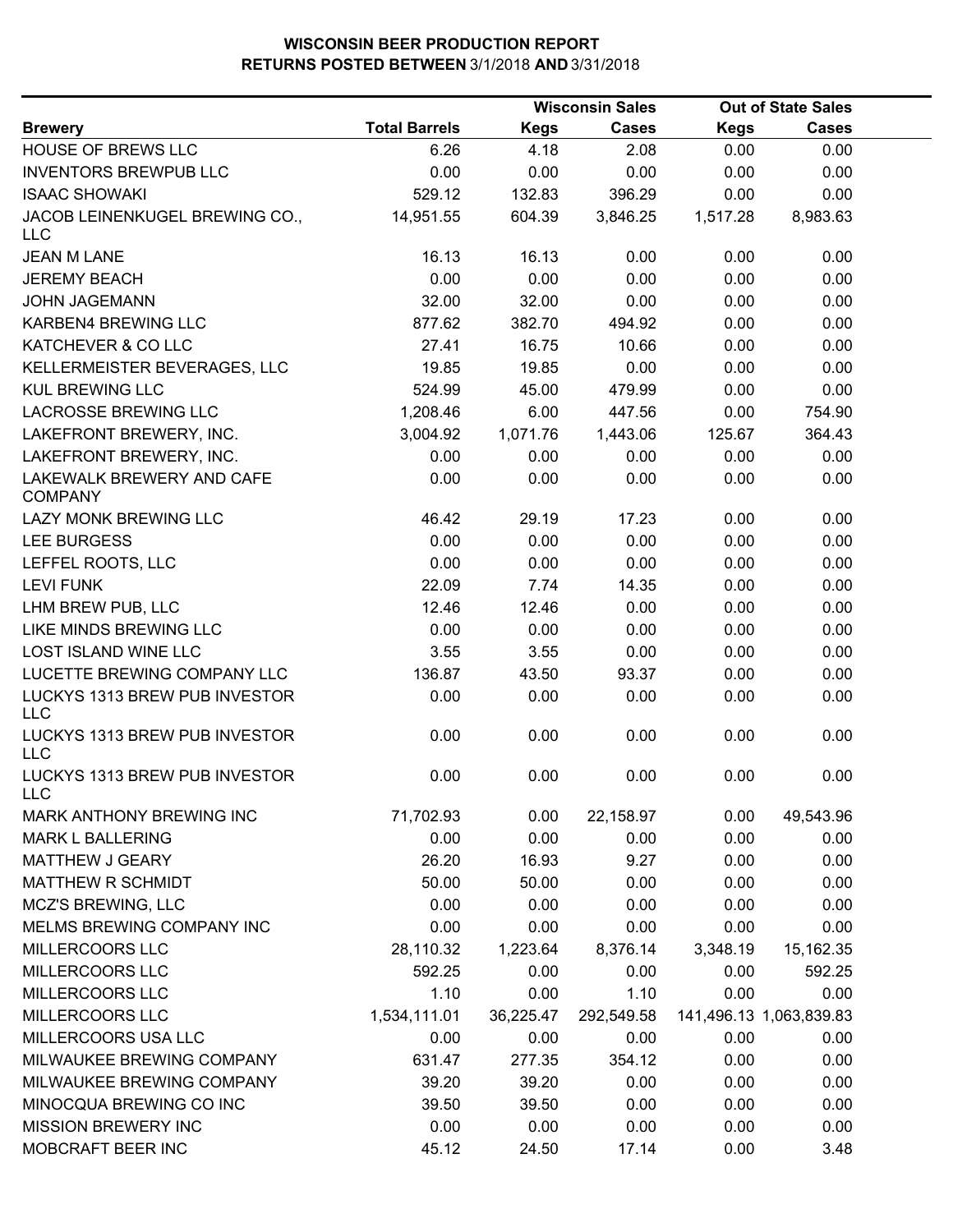|                                                 |                      |             | <b>Wisconsin Sales</b> |             | <b>Out of State Sales</b> |  |
|-------------------------------------------------|----------------------|-------------|------------------------|-------------|---------------------------|--|
| <b>Brewery</b>                                  | <b>Total Barrels</b> | <b>Kegs</b> | Cases                  | <b>Kegs</b> | <b>Cases</b>              |  |
| MODICUM BREWING LLC                             | 13.73                | 12.82       | 0.91                   | 0.00        | 0.00                      |  |
| MOOSEJAW PIZZA & BREWING CO LLC                 | 62.10                | 26.17       | 35.93                  | 0.00        | 0.00                      |  |
| MOUNTAIN CREST SRL LLC                          | 4,468.49             | 10.50       | 549.69                 | 65.00       | 3,843.30                  |  |
| NATHAN R WARNKE                                 | 32.10                | 32.10       | 0.00                   | 0.00        | 0.00                      |  |
| <b>NEW BARONS BREWING</b><br><b>COOPERATIVE</b> | 0.00                 | 0.00        | 0.00                   | 0.00        | 0.00                      |  |
| NEW GLARUS BREWING COMPANY                      | 12,784.60            | 4,800.50    | 7,984.10               | 0.00        | 0.00                      |  |
| NEW GLARUS BREWING COMPANY                      | 476.95               | 58.50       | 418.45                 | 0.00        | 0.00                      |  |
| <b>NEXT DOOR BREWING LLC</b>                    | 0.00                 | 0.00        | 0.00                   | 0.00        | 0.00                      |  |
| NEXT DOOR BREWING LLC                           | 14.25                | 14.25       | 0.00                   | 0.00        | 0.00                      |  |
| NICHOLAS CALAWAY                                | 242.55               | 115.17      | 127.38                 | 0.00        | 0.00                      |  |
| NORTHWOODS BREWING CORP LLC                     | 22.00                | 22.00       | 0.00                   | 0.00        | 0.00                      |  |
| OLD ABE BREWING LLC                             | 33.00                | 0.00        | 33.00                  | 0.00        | 0.00                      |  |
| OLIPHANT BREWING LLC                            | 60.08                | 39.21       | 0.00                   | 20.87       | 0.00                      |  |
| O'SO BREWING COMPANY                            | 706.74               | 317.16      | 371.47                 | 3.67        | 14.44                     |  |
| PABST BREWING COMPANY LLC                       | 0.00                 | 0.00        | 0.00                   | 0.00        | 0.00                      |  |
| PABST BREWING COMPANY LLC                       | 0.00                 | 0.00        | 0.00                   | 0.00        | 0.00                      |  |
| PARCHED EAGLE BREWPUB LLC                       | 6.25                 | 6.25        | 0.00                   | 0.00        | 0.00                      |  |
| PATRICK MC INTOSH                               | 25.88                | 18.67       | 7.21                   | 0.00        | 0.00                      |  |
| PETER H GENTRY                                  | 0.00                 | 0.00        | 0.00                   | 0.00        | 0.00                      |  |
| PETER H GENTRY                                  | 129.28               | 129.28      | 0.00                   | 0.00        | 0.00                      |  |
| PETER H GENTRY                                  | 9.00                 | 9.00        | 0.00                   | 0.00        | 0.00                      |  |
| PETER PETERSON                                  | 8.00                 | 8.00        | 0.00                   | 0.00        | 0.00                      |  |
| PETSKULL BREWING COMPANY LLC                    | 16.00                | 16.00       | 0.00                   | 0.00        | 0.00                      |  |
| PHUSION PROJECTS LLC                            | 71,261.35            | 0.00        | 1,026.64               | 0.00        | 70,234.71                 |  |
| PIGEON RIVER BREWING LLC                        | 0.00                 | 0.00        | 0.00                   | 0.00        | 0.00                      |  |
| PITCHFORK BREWING LLC                           | 21.36                | 21.36       | 0.00                   | 0.00        | 0.00                      |  |
| PORT HURON BREWING COMPANY,<br><b>LLC</b>       | 0.00                 | 0.00        | 0.00                   | 0.00        | 0.00                      |  |
| R' NOGGIN BREWING LLC                           | 0.00                 | 0.00        | 0.00                   | 0.00        | 0.00                      |  |
| RAIL HOUSE PROPERTIES LLC                       | 23.00                | 23.00       | 0.00                   | 0.00        | 0.00                      |  |
| RAISED GRAIN BREWING COMPANY<br><b>LLC</b>      | 0.00                 | 0.00        | 0.00                   | 0.00        | 0.00                      |  |
| RAISED GRAIN BREWING COMPANY<br><b>LLC</b>      | 181.10               | 93.66       | 87.44                  | 0.00        | 0.00                      |  |
| <b>RANDOLPH OSKEY</b>                           | 16.29                | 16.29       | 0.00                   | 0.00        | 0.00                      |  |
| RED EYE BREWING COMPANY LLC                     | 29.40                | 29.40       | 0.00                   | 0.00        | 0.00                      |  |
| REGAL BRAU BREWING COMPANY LLC                  | 5,270.03             | 0.00        | 45.98                  | 0.00        | 5,224.05                  |  |
| REVOLVER BREWING LLC                            | 0.00                 | 0.00        | 0.00                   | 0.00        | 0.00                      |  |
| RHINELANDER BREWING CO LLC                      | 8.74                 | 0.00        | 8.74                   | 0.00        | 0.00                      |  |
| RHINELANDER BREWING CO LLC                      | 3,167.40             | 19.25       | 103.00                 | 25.25       | 3,019.90                  |  |
| <b>RICHARD R TUESCHER</b>                       | 2.00                 | 2.00        | 0.00                   | 0.00        | 0.00                      |  |
| <b>ROBERT A LARSON</b>                          | 190.47               | 69.16       | 100.88                 | 8.67        | 11.76                     |  |
| ROCK COUNTY BREWING COMPANY<br><b>LLC</b>       | 13.74                | 0.00        | 13.74                  | 0.00        | 0.00                      |  |
| ROCKY REEF BREWING COMPANY                      | 19.31                | 19.31       | 0.00                   | 0.00        | 0.00                      |  |
| <b>ROGER MILLER</b>                             | 6.12                 | 6.12        | 0.00                   | 0.00        | 0.00                      |  |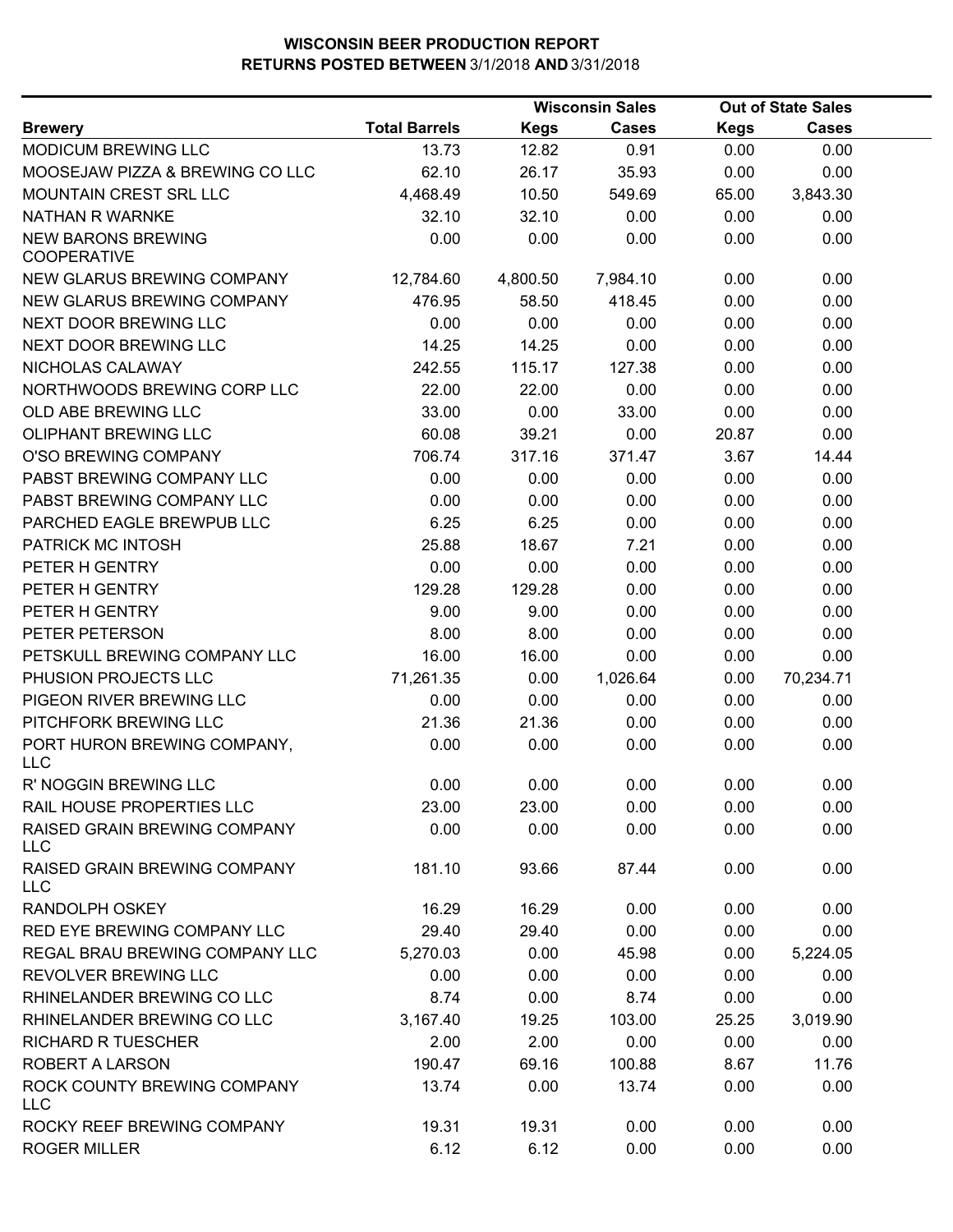|                                                        |                      | <b>Wisconsin Sales</b> |              |             | <b>Out of State Sales</b> |  |
|--------------------------------------------------------|----------------------|------------------------|--------------|-------------|---------------------------|--|
| <b>Brewery</b>                                         | <b>Total Barrels</b> | <b>Kegs</b>            | <b>Cases</b> | <b>Kegs</b> | <b>Cases</b>              |  |
| ROSS M NELSON                                          | 0.00                 | 0.00                   | 0.00         | 0.00        | 0.00                      |  |
| ROWLAND'S CALUMET BREWING CO.,<br>INC.                 | 0.00                 | 0.00                   | 0.00         | 0.00        | 0.00                      |  |
| ROWLAND'S CALUMET BREWING CO.,<br>INC.                 | 0.00                 | 0.00                   | 0.00         | 0.00        | 0.00                      |  |
| <b>RUSH RIVER BREWING LLC</b>                          | 238.69               | 68.26                  | 59.96        | 56.84       | 53.63                     |  |
| <b>RUSTIC VENTURES LLC</b>                             | 0.00                 | 0.00                   | 0.00         | 0.00        | 0.00                      |  |
| <b>RUSTIC VENTURES LLC</b>                             | 0.00                 | 0.00                   | 0.00         | 0.00        | 0.00                      |  |
| SAND CREEK BREWING CO LLC                              | 136.29               | 75.17                  | 39.65        | 20.31       | 1.16                      |  |
| SAWMILL BREWING CO INC                                 | 31.45                | 0.00                   | 31.45        | 0.00        | 0.00                      |  |
| SAWMILL LOGGER ENTERPRISES LLC                         | 0.00                 | 0.00                   | 0.00         | 0.00        | 0.00                      |  |
| SILVER CREEK BREWING COMPANY                           | 13.25                | 13.25                  | 0.00         | 0.00        | 0.00                      |  |
| SLEEMAN BREWING COMPANY USA<br><b>INC</b>              | 8,294.21             | 0.00                   | 110.13       | 0.00        | 8,184.08                  |  |
| <b>SLOCUM LLC</b>                                      | 35.80                | 35.80                  | 0.00         | 0.00        | 0.00                      |  |
| SOME NERVE BREWING COMPANY<br><b>LLC</b>               | 0.00                 | 0.00                   | 0.00         | 0.00        | 0.00                      |  |
| SOUTH SHORE BREWERY, INC.                              | 27.48                | 27.48                  | 0.00         | 0.00        | 0.00                      |  |
| SOUTH SHORE BREWERY, INC.                              | 95.93                | 53.08                  | 35.29        | 4.00        | 3.56                      |  |
| <b>SPB LLC</b>                                         | 2,008.28             | 440.00                 | 804.90       | 58.50       | 704.88                    |  |
| SPRECHER BREWING COMPANY, INC.                         | 689.78               | 268.90                 | 273.60       | 33.19       | 114.09                    |  |
| STARBOARD BREWING COMPANY LLC                          | 10.00                | 10.00                  | 0.00         | 0.00        | 0.00                      |  |
| STEPHEN B ZINK                                         | 0.00                 | 0.00                   | 0.00         | 0.00        | 0.00                      |  |
| STILLMANK BREWING COMPANY                              | 26.31                | 11.50                  | 14.81        | 0.00        | 0.00                      |  |
| STONE ARCH BREWPUB INC.                                | 216.67               | 216.67                 | 0.00         | 0.00        | 0.00                      |  |
| SUGAR CREEK ACQUISITION LLC                            | 0.00                 | 0.00                   | 0.00         | 0.00        | 0.00                      |  |
| SWINGING BRIDGE BREWING<br><b>COMPANY</b>              | 17.25                | 17.25                  | 0.00         | 0.00        | 0.00                      |  |
| SWITCHGEAR BREWING COMPANY<br><b>LLC</b>               | 8.90                 | 8.90                   | 0.00         | 0.00        | 0.00                      |  |
| <b>TERRAPIN BEER COMPANY LLC</b>                       | 839.46               | 367.33                 | 472.13       | 0.00        | 0.00                      |  |
| THE BRONX BREWERY, LLC                                 | 0.00                 | 0.00                   | 0.00         | 0.00        | 0.00                      |  |
| THE EXPLORIUM BREWPUB LLC                              | 29.75                | 29.75                  | 0.00         | 0.00        | 0.00                      |  |
| THE GD 2 LLC                                           | 80.70                | 80.70                  | 0.00         | 0.00        | 0.00                      |  |
| THE GREAT DANE PUB AND BREWING<br>COMPANY, INC.        | 119.16               | 119.16                 | 0.00         | 0.00        | 0.00                      |  |
| THE HOPEWELL BREWING COMPANY<br><b>LLC</b>             | 0.00                 | 0.00                   | 0.00         | 0.00        | 0.00                      |  |
| THE LONE GIRL BREWING COMPANY -<br><b>WAUNAKEE LLC</b> | 28.00                | 28.00                  | 0.00         | 0.00        | 0.00                      |  |
| THE MCKENZIE RIVER CORPORATION                         | 0.00                 | 0.00                   | 0.00         | 0.00        | 0.00                      |  |
| THIRD SPACE BREWING LLC                                | 280.20               | 124.17                 | 156.03       | 0.00        | 0.00                      |  |
| THUMB KNUCKLE BREWING COMPANY                          | 47.17                | 47.17                  | 0.00         | 0.00        | 0.00                      |  |
| TIMOTHY M NELSON                                       | 48.00                | 48.00                  | 0.00         | 0.00        | 0.00                      |  |
| TITLETOWN BREWING CO LLC                               | 311.71               | 186.26                 | 125.45       | 0.00        | 0.00                      |  |
| TOM PORTER                                             | 312.70               | 312.70                 | 0.00         | 0.00        | 0.00                      |  |
| <b>TOPPLING GOLIATH INC</b>                            | 191.35               | 0.00                   | 0.00         | 191.35      | 0.00                      |  |
| TRIBUTE BREWING COMPANY LLC                            | 44.67                | 29.13                  | 15.54        | 0.00        | 0.00                      |  |